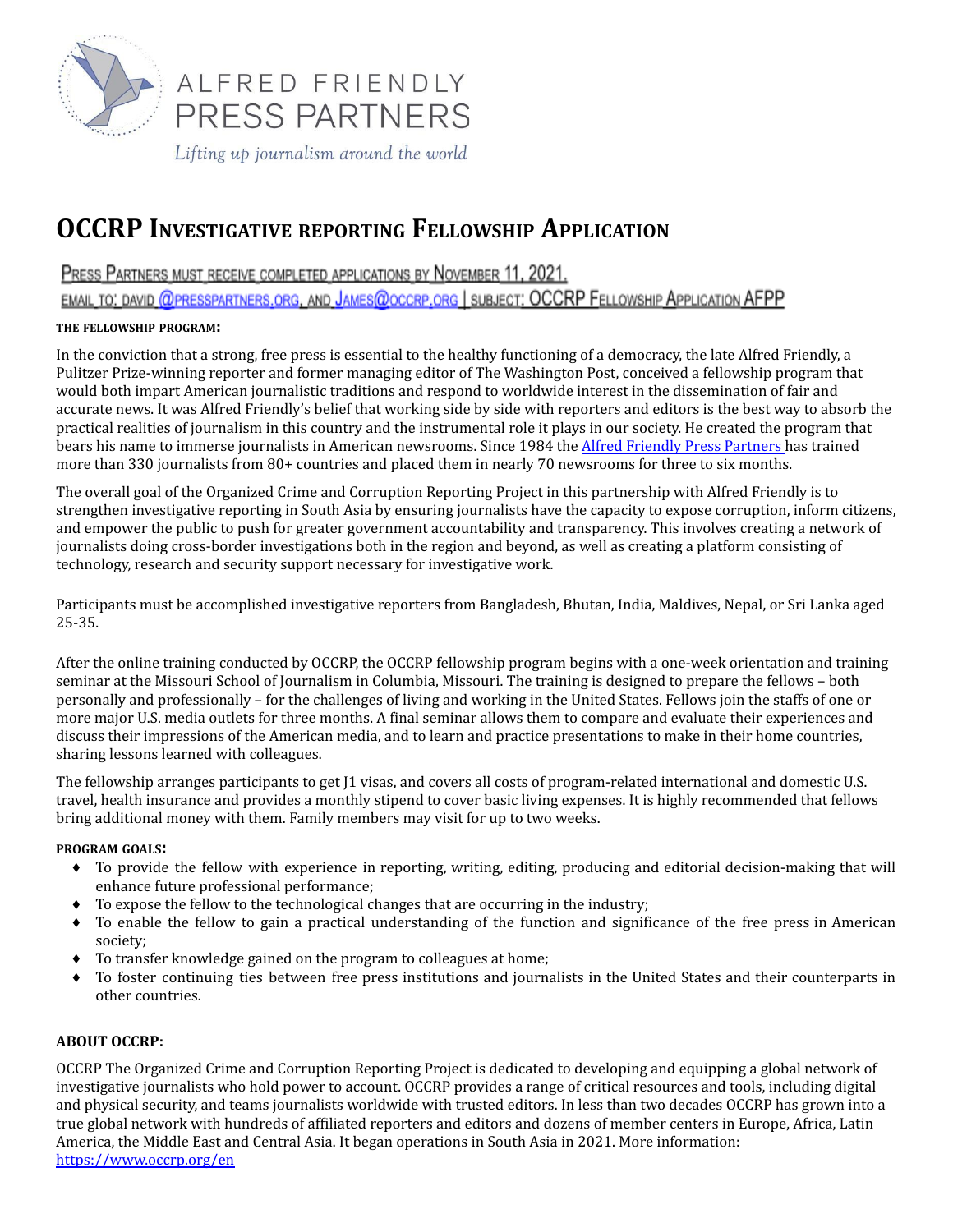

A complete application includes **ALL** items **A** through **J**. Please check the boxes next to the items as you complete them. Applications are only accepted by email. Incomplete applications will not be reviewed.

- ◻ **A APPLICATION FORM**. The application form must be completed in full. Please attach one additional page to the application form if more space is needed to answer questions.
- ◻ **B CV/RÉSUMÉ**. A curriculum vitae (CV) or résumé that outlines your professional and educational history. Briefly describe your responsibilities and achievements in each job. The CV/résumé should be one to two pages, typed and in English.
- ◻ **C ESSAYS**. Each of the essays should be one to two pages, 400 to 800 words, typed and in English.
	- 1. **Professional Statement.** Please describe your journalistic experience, career plans and goals, and how you will work in and outside your home newsroom to share what you learn during the Press Partners/OCCRP program with others.
	- 2. **Individual Fellowship Goals.** Outline the specific goals you'd like to achieve if awarded a OCCRP Investigative Reporting Fellowship administered by Alfred Friendly.
- ◻ **D LETTERS OF REFERENCE**. Two confidential reference letters are required. A third reference from someone familiar with your personality, character, background, etc., is optional. References must be written on the forms provided (pages 4 and 5) and sent directly to Press Partners. English translations must accompany letters not written in English originally. Effective letters of reference are those offering significant insights into the candidate's ability and experiences that best indicate his/her suitability to be a fellow.
	- 1. **Required Reference #1** must be written by the publisher, editor, manager or director of your news organization. **(**Freelancers' references can be from an editor at an outlet where they are published.)
	- 2. **Required Reference #2** must be written by your immediate supervisor or another person for whom you have worked who can attest to your journalistic abilities and professional character.
- ◻ **E EMPLOYER'<sup>S</sup> ENDORSEMENT**. Please have your employer complete and sign the form on page 6 endorsing your participation and granting a six-month leave of absence should you be chosen. (Freelancers exempt)
- ◻ **F ARTICLES**. Links to four published/broadcast stories that best show your interests and abilities. Full English translations, completed by the applicant, must accompany articles not written in English originally. Note: Editors who do not have recent clips may include copies of published work along with a description of your editing role in these samples. Internet journalists must submit samples that are journalistic in nature and demonstrate that your job involves news gathering, writing, editing or producing. Broadcast journalists should submit links of video samples with translations or summaries in English if necessary.
- ◻ **G PHOTOGRAPH**. One passport-size head-shot photo, taken in the last six months.
- ◻ **H PRESS CREDENTIALS**. A clear photocopy/scan of your working press credentials, press pass or equivalent.
- ◻ **I COPY OF PASSPORT**. A clear photocopy/scan of your valid passport. Please include picture, information pages and any U.S. visas you've had. (If you hold more than one passport please send copies of each.)
- ◻ **J COPY OF DRIVER'<sup>S</sup> LICENSE**. (if applicable) A clear photocopy/scan of your valid automobile driver's license.
	- \*\* **ENGLISH LANGUAGE ASSESSMENT**. Top candidates *may* be required to demonstrate their English language proficiency prior to receiving a fellowship. Evaluations would be administered in the candidate's country of residence.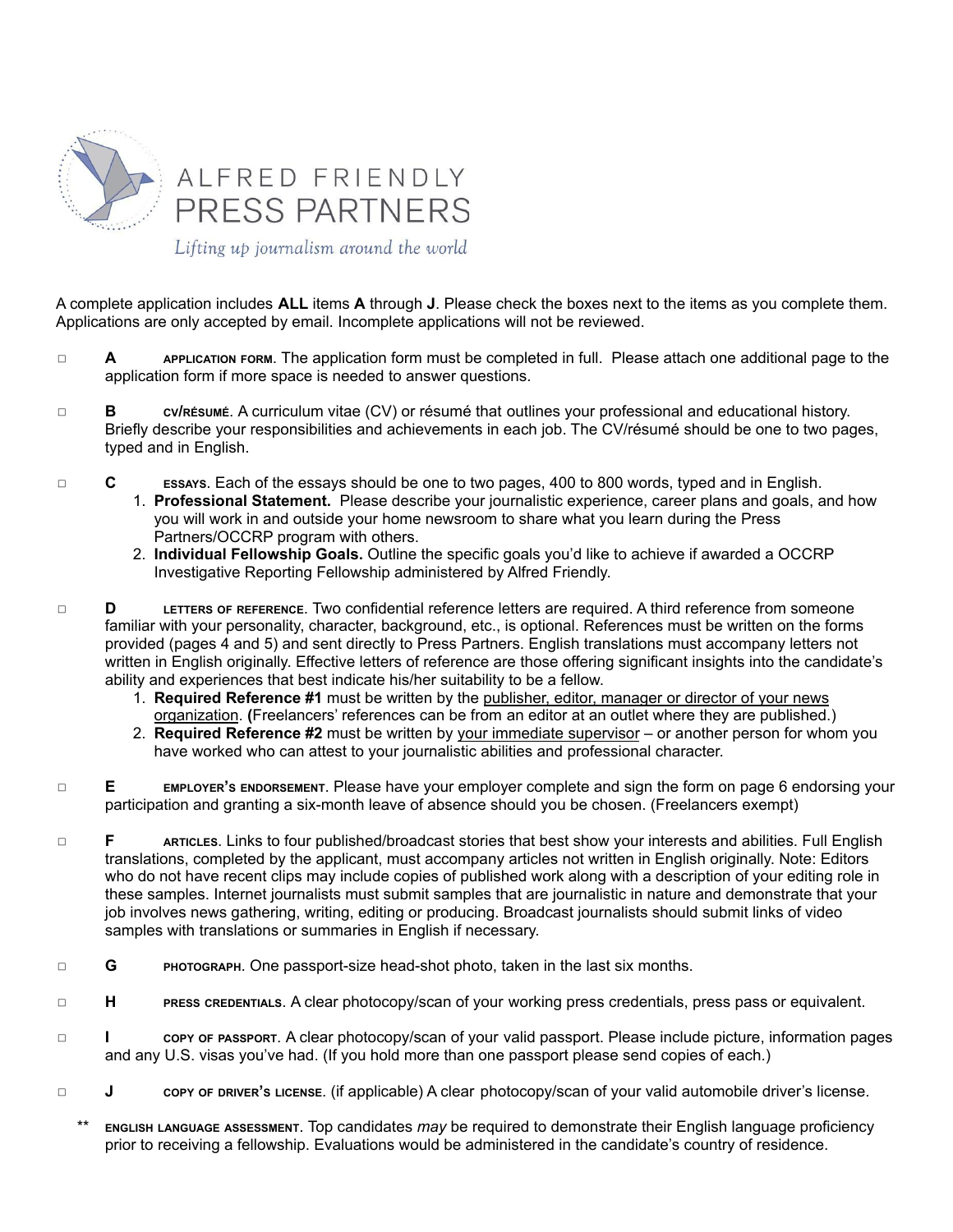

ALFRED FRIENDLY<br>PRESS PARTNERS

Lifting up journalism around the world

#### **I. PERSONAL INFORMATION**

| FIRST/GIVEN NAME                                                                                                                                                                                                                     | MIDDLE NAME(S)     | FAMILY/LAST NAME                                                                                                                           | $\Box$ MALE $\Box$ FEMALE                                                                                                                                                              |
|--------------------------------------------------------------------------------------------------------------------------------------------------------------------------------------------------------------------------------------|--------------------|--------------------------------------------------------------------------------------------------------------------------------------------|----------------------------------------------------------------------------------------------------------------------------------------------------------------------------------------|
| HOME ADDRESS (STREET ADDRESS)                                                                                                                                                                                                        |                    |                                                                                                                                            | PREFERRED MAILING ADDRESS.<br>$\Box$ HOME $\Box$ WORK                                                                                                                                  |
| HOME ADDRESS (CITY, STATE, COUNTRY, POSTAL CODE)                                                                                                                                                                                     |                    |                                                                                                                                            | HOME TELEPHONE                                                                                                                                                                         |
| HOME E-MAIL ADDRESS (95% OF CORRESPONDENCE WILL BE THROUGH E-MAIL)                                                                                                                                                                   |                    |                                                                                                                                            | CELLULAR OR OTHER TELEPHONE                                                                                                                                                            |
| $(MONTH)$ $(nAY)$ $(NEAR)$<br>DATE OF BIRTH                                                                                                                                                                                          |                    | PLACE OF BIRTH (CITY AND COUNTRY)                                                                                                          | HOME FAX                                                                                                                                                                               |
| COUNTRY/COUNTRIES OF CITIZENSHIP (LIST ALL)                                                                                                                                                                                          |                    |                                                                                                                                            | MARITAL STATUS (SINGLE, MARRIED,<br>WIDOWED, DIVORCED)                                                                                                                                 |
| PASSPORT NUMBER<br>DO YOU HAVE A VALID AUTOMOBILE DRIVER'S LICENSE? $\Box$ YES $\Box$ NO<br>HOW LONG HAVE YOU BEEN DRIVING AN AUTOMOBILE? _____ (YEARS)<br>CAN YOU GET AN INTERNATIONAL DRIVER'S LICENSE? $\square$ YES $\square$ NO |                    | COUNTRY OF ISSUE DATE OF ISSUE<br>HOW OFTEN DO YOU DRIVE A CAR? $\square$ DAILY $\square$ WEEKLY $\square$ ONCE IN A WHILE $\square$ NEVER | SOCIAL SECURITY NUMBER (ONLY FILL THIS<br><b>EXPIRATION DATE</b><br>PART IN IF YOU HAVE SPENT TIME IN THE U.S.<br>AND HAVE APPLIED FOR AND RECEIVED A U.S.<br>SOCIAL SECURITY NUMBER.) |
| <b>II. EMPLOYMENT INFORMATION</b>                                                                                                                                                                                                    |                    |                                                                                                                                            |                                                                                                                                                                                        |
| EMPLOYER (NEWS OUTLET)                                                                                                                                                                                                               |                    | YOUR CURRENT TITLE/POSITION                                                                                                                | LENGTH OF TIME WITH THIS TITLE/POSITION                                                                                                                                                |
| WORK ADDRESS (STREET ADDRESS)                                                                                                                                                                                                        |                    |                                                                                                                                            | <b>WORK TELEPHONE</b>                                                                                                                                                                  |
| WORK ADDRESS (CITY, STATE, COUNTRY, POSTAL CODE)                                                                                                                                                                                     |                    |                                                                                                                                            | TOTAL YEARS WITH THIS EMPLOYER                                                                                                                                                         |
| WORK E-MAIL ADDRESS (95% OF CORRESPONDENCE WILL BE THROUGH E-MAIL)                                                                                                                                                                   |                    |                                                                                                                                            | DO YOU SUPERVISE STAFF? HOW MANY?<br>$\Box$ YES $\Box$ NO                                                                                                                              |
| YOUR NEWS ORGANIZATION'S WEBSITE                                                                                                                                                                                                     |                    |                                                                                                                                            | TOTAL NUMBER OF NEWSROOM STAFF: __                                                                                                                                                     |
| YOUR IMMEDIATE SUPERVISOR'S NAME                                                                                                                                                                                                     |                    | <b>TITLE</b>                                                                                                                               | HOW MANY TOTAL YEARS HAVE YOU WORKED<br>FULL-TIME AS A JOURNALIST?                                                                                                                     |
| LANGUAGE YOU WRITE COPY/BROADCAST IN                                                                                                                                                                                                 |                    |                                                                                                                                            | ORGANIZATION'S OWNERSHIP (PRIVATE,<br>GOVERNMENT OR MIXED)                                                                                                                             |
| CIRCULATION (#COPIES)/ VIEWERSHIP                                                                                                                                                                                                    | <b>PER</b>         | DAY/WEEK/MONTH                                                                                                                             |                                                                                                                                                                                        |
| PREVIOUS WORK EXPERIENCE IN JOURNALISM.                                                                                                                                                                                              |                    |                                                                                                                                            |                                                                                                                                                                                        |
| START DATE (M/Y)                                                                                                                                                                                                                     | $END$ DATE $(M/Y)$ | PUBLICATION/ORGANIZATION                                                                                                                   | <b>TITLE</b>                                                                                                                                                                           |
|                                                                                                                                                                                                                                      |                    |                                                                                                                                            |                                                                                                                                                                                        |

**\_\_\_\_\_\_\_\_\_\_\_\_\_\_\_\_\_\_\_\_\_\_\_\_\_\_\_\_\_\_\_\_\_\_\_\_\_\_\_\_\_\_\_\_\_\_\_\_\_\_\_\_\_\_\_\_\_\_\_\_\_\_\_\_\_\_\_\_\_\_\_\_\_\_\_\_\_**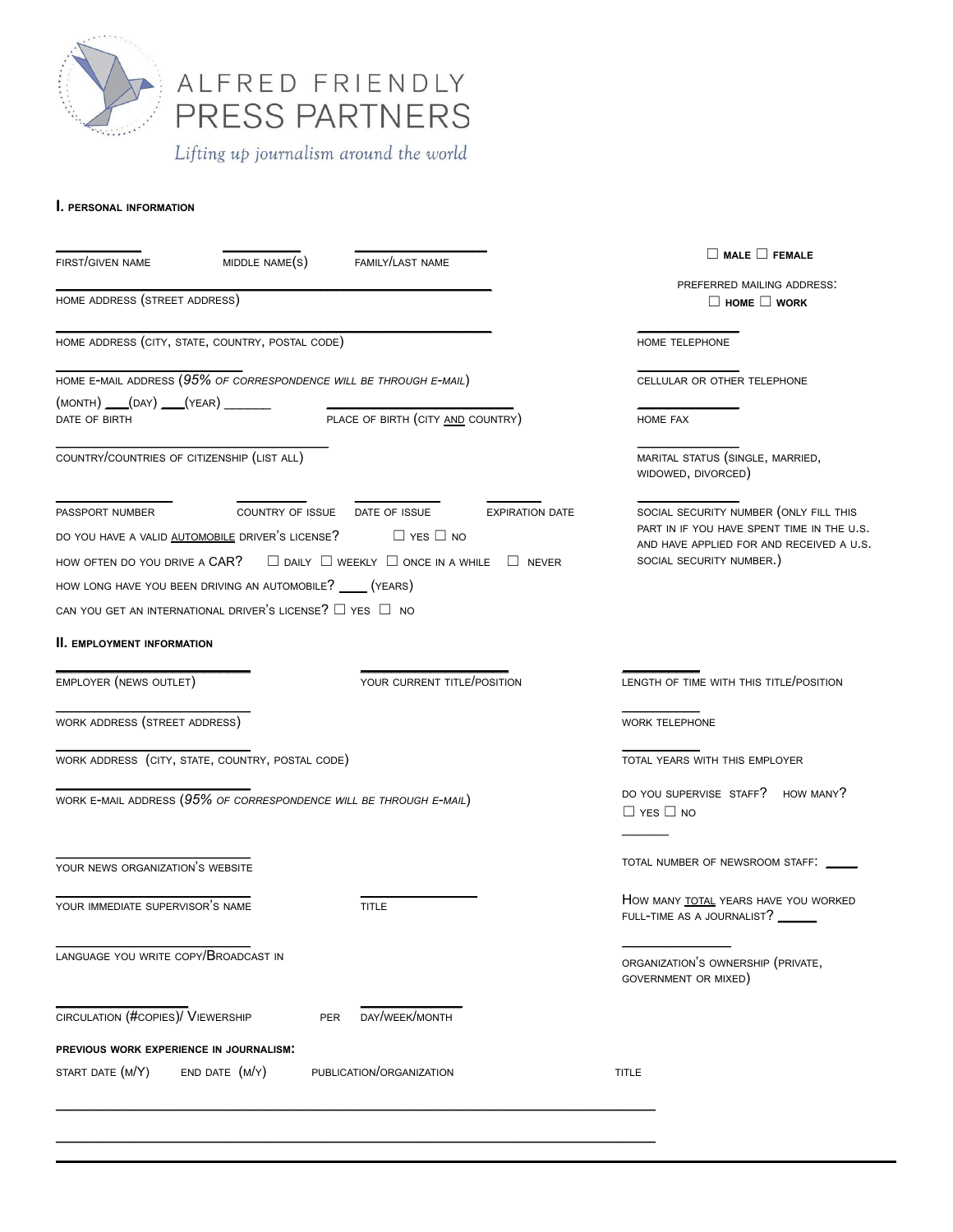#### **III. EDUCATION, TRAVEL AND INTERESTS**

## **SECONDARY EDUCATION AND PROFESSIONAL TRAINING:**

| START-END DATES                            | DEGREE OR SUBJECT                                                                     | <b>INSTITUTION</b>                                                                                                                                                                                                                                                                                                                                                      | <b>LOCATION</b>       |
|--------------------------------------------|---------------------------------------------------------------------------------------|-------------------------------------------------------------------------------------------------------------------------------------------------------------------------------------------------------------------------------------------------------------------------------------------------------------------------------------------------------------------------|-----------------------|
|                                            |                                                                                       |                                                                                                                                                                                                                                                                                                                                                                         |                       |
|                                            |                                                                                       |                                                                                                                                                                                                                                                                                                                                                                         |                       |
|                                            |                                                                                       |                                                                                                                                                                                                                                                                                                                                                                         |                       |
|                                            |                                                                                       |                                                                                                                                                                                                                                                                                                                                                                         |                       |
|                                            | WHERE AND FOR HOW LONG HAVE YOU STUDIED ENGLISH?                                      |                                                                                                                                                                                                                                                                                                                                                                         |                       |
|                                            | WHAT OTHER LANGUAGES DO YOU KNOW WELL? INCLUDE NATIVE LANGUAGE(S).                    |                                                                                                                                                                                                                                                                                                                                                                         |                       |
|                                            | PLEASE LIST VISITS TO THE UNITED STATES AND RECENT INTERNATIONAL TRAVEL!              |                                                                                                                                                                                                                                                                                                                                                                         | TYPE OF VISA          |
| <b>DATES</b>                               | COUNTRY/COUNTRIES                                                                     | PURPOSE OF VISIT                                                                                                                                                                                                                                                                                                                                                        | (U.S. TRAVEL<br>ONLY) |
|                                            |                                                                                       |                                                                                                                                                                                                                                                                                                                                                                         |                       |
|                                            |                                                                                       |                                                                                                                                                                                                                                                                                                                                                                         |                       |
|                                            |                                                                                       |                                                                                                                                                                                                                                                                                                                                                                         |                       |
|                                            |                                                                                       |                                                                                                                                                                                                                                                                                                                                                                         |                       |
|                                            | PUBLISHED WORK (BOOKS, SPECIAL ARTICLES OR OTHER WORK):                               |                                                                                                                                                                                                                                                                                                                                                                         |                       |
|                                            | PREVIOUS SCHOLARSHIPS, FELLOWSHIPS, AWARDS AND/OR ACHIEVEMENTS.                       |                                                                                                                                                                                                                                                                                                                                                                         |                       |
|                                            | LEADERSHIP AND/OR MEMBERSHIP IN ANY ORGANIZATIONS.                                    |                                                                                                                                                                                                                                                                                                                                                                         |                       |
| TEACHING EXPERIENCE (200 CHARACTERS MAX.): |                                                                                       |                                                                                                                                                                                                                                                                                                                                                                         |                       |
|                                            | HOBBIES AND/OR OUTSIDE INTERESTS (200 CHARACTERS MAX.):                               |                                                                                                                                                                                                                                                                                                                                                                         |                       |
|                                            | DO YOU KNOW ANY PRESS PARTNERS ALUMNI? $\Box$ Yes $\Box$ No                           | Wном?                                                                                                                                                                                                                                                                                                                                                                   |                       |
|                                            | HOW HAVE THEY HAD AN IMPACT ON YOU/YOUR NEWS ORGANIZATION/JOURNALISM IN YOUR COUNTRY? |                                                                                                                                                                                                                                                                                                                                                                         |                       |
| HOW DID YOU HEAR ABOUT PRESS PARTNERS?     |                                                                                       |                                                                                                                                                                                                                                                                                                                                                                         |                       |
|                                            |                                                                                       | I CERTIFY THAT THE INFORMATION GIVEN IN THIS APPLICATION IS COMPLETE AND ACCURATE TO THE BEST OF MY KNOWLEDGE. I UNDERSTAND<br>THAT, IF AWARDED A FELLOWSHIP, I WILL BE EXPECTED TO DEVOTE MYSELF FULL-TIME TO MY ASSIGNMENT IN THE UNITED STATES. ON<br>COMPLETION OF THE FELLOWSHIP I WILL IMMEDIATELY RETURN TO MY COUNTRY AND CONTINUE PRACTICING JOURNALISM THERE. |                       |

**SIGNATURE**: \_\_\_\_\_\_\_\_\_\_\_\_\_\_\_\_\_\_\_\_\_\_\_\_\_\_\_\_\_\_\_\_\_\_\_\_\_\_\_\_\_\_\_\_\_\_\_ (PLEASE PRINT AND SIGN IN PEN) **DATE**: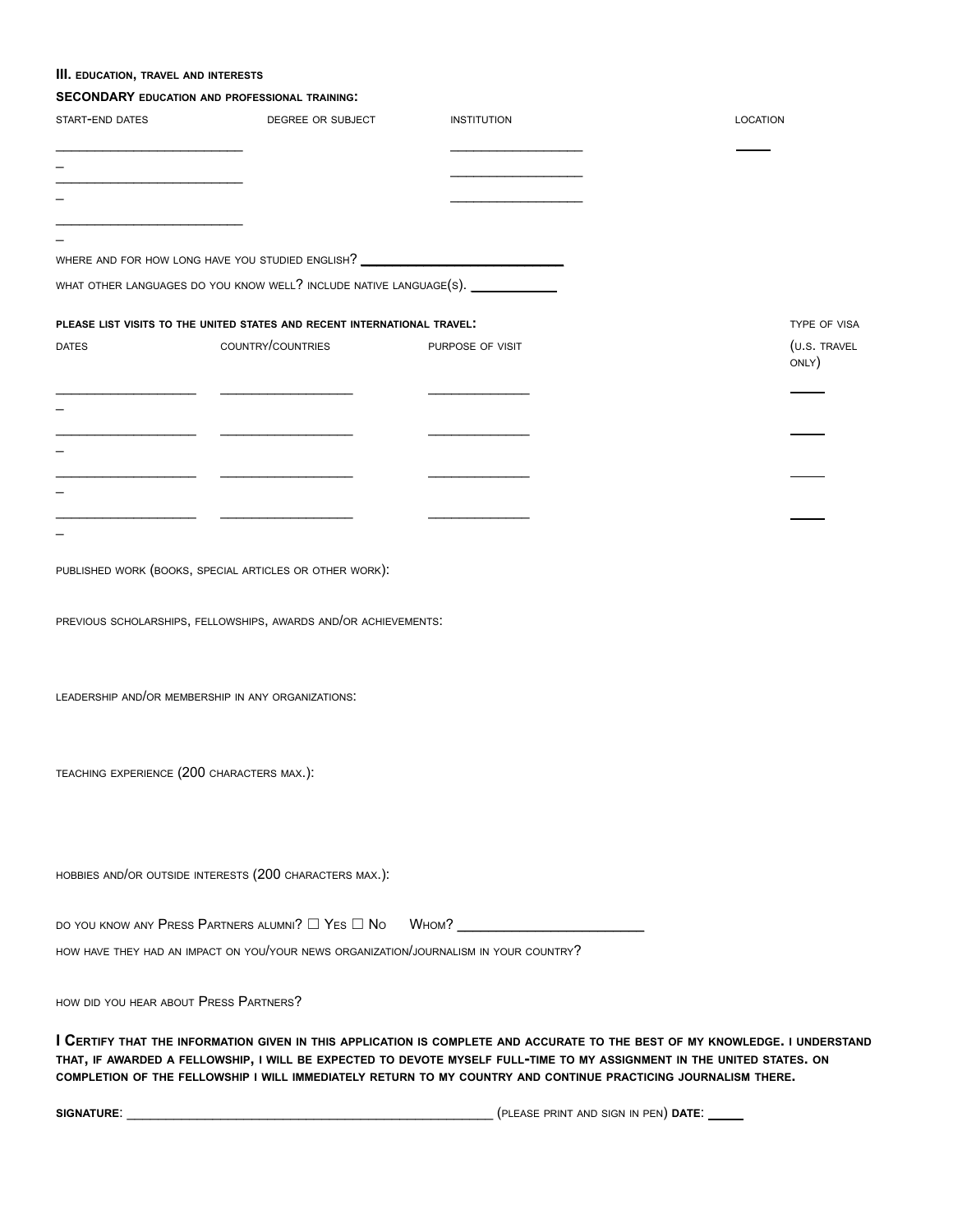

PLEASE SEND COMPLETED RECOMMENDATION DIRECTLY TO PRESS PARTNERS (BY EMAIL). THE DEADLINE FOR RECEIPT OF THIS FORM IS MARCH 31. SEND TO: **DAVID@[PRESSPARTNERS](mailto:info@presspartners.org).ORG**

CONFIDENTIAL LETTER OF REFERENCE #1 (TO BE COMPLETED BY PUBLISHER, EDITOR, MANAGER OR DIRECTOR)

| <b>NAME OF APPLICANT</b> |                                                                                                                                | <b>COUNTRY</b>        |  |  |
|--------------------------|--------------------------------------------------------------------------------------------------------------------------------|-----------------------|--|--|
|                          | REFERENCE: PLEASE TYPE OR PRINT THE REQUIRED INFORMATION BELOW. YOU MAY BE CONTACTED TO DISCUSS THIS REFERENCE LETTER FURTHER. |                       |  |  |
| <b>NAME</b>              | PROFESSIONAL TITLE                                                                                                             | <b>E-MAIL ADDRESS</b> |  |  |
| <b>NEWS OUTLET</b>       | HOW LONG HAVE YOU KNOWN THE APPLICANT?                                                                                         | <b>WORK TELEPHONE</b> |  |  |
| <b>SIGNATURE</b>         | <b>DATE</b>                                                                                                                    |                       |  |  |

The person listed above is applying for a six-month working journalism fellowship in the United States. He/she will work as a reporter at a major metropolitan news outlet and will attend conferences and workshops related to his/her interests and skills. If chosen for this fellowship, he/she will return to your newsroom with new skills and ideas useful to your organization and will be expected to share them with you and other colleagues. Please outline specific journalism skills that the applicant can focus on that will benefit your news organization. Please describe the ways in which the applicant will be encouraged to share knowledge and skills acquired on this program. Please also comment on the applicant's ability to share knowledge as well as his/her adaptability, maturity, leadership ability, assertiveness/self-confidence, English ability and commitment to journalism. Your comments will remain confidential and will not be shared with the applicant. *An English translation must accompany any reference letter not written in English originally.*

**COMMENTS:** (4600 CHARACTERS MAX.)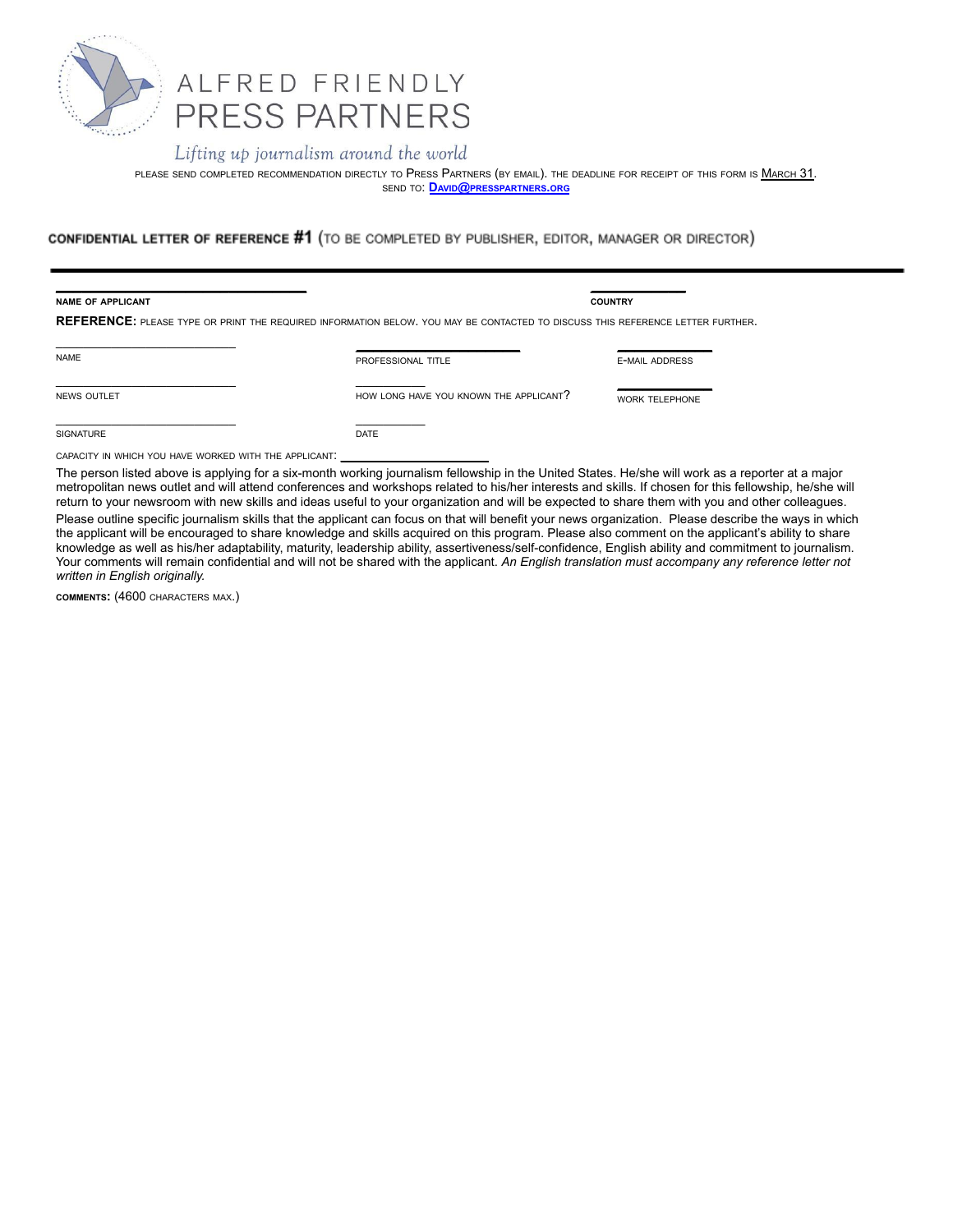

PLEASE SEND COMPLETED RECOMMENDATION DIRECTLY TO PRESS PARTNERS (BY EMAIL). THE DEADLINE FOR RECEIPT OF THIS FORM IS NOV. 15. SEND TO: **DAVID@[PRESSPARTNERS](mailto:info@presspartners.org).ORG**

**\_\_\_\_\_\_\_\_\_\_\_\_**

**COUNTRY**

### CONFIDENTIAL LETTER OF REFERENCE #2 (COMPLETED BY CURRENT OR FORMER SUPERVISOR)

**NAME OF APPLICANT**

**REFERENCE:** PLEASE TYPE OR PRINT THE REQUIRED INFORMATION BELOW. YOU MAY BE CONTACTED TO DISCUSS THIS REFERENCE LETTER FURTHER.

| <b>NAME</b>        | PROFESSIONAL TITLE                        | <b>E-MAIL ADDRESS</b> |
|--------------------|-------------------------------------------|-----------------------|
| <b>NEWS OUTLET</b> | HOW LONG HAVE YOU KNOWN THE<br>APPLICANT? | <b>WORK TELEPHONE</b> |
| <b>SIGNATURE</b>   | <b>DATE</b>                               |                       |

CAPACITY IN WHICH YOU HAVE WORKED WITH THE APPLICANT.

**\_\_\_\_\_\_\_\_\_\_\_\_\_\_\_\_\_\_\_\_\_\_\_\_\_\_\_\_\_**

The person listed above is applying for a three-month working journalism fellowship in the United States. He/she will work as a reporter at a major metropolitan news outlet and will attend conferences and workshops related to his/her interests and skills. If chosen for this fellowship, he/she will return to your newsroom with new skills and ideas useful to your organization and will be expected to share them with you and other colleagues.

Please outline specific journalism skills that the applicant can focus on that will benefit your news organization. Please describe the ways in which the applicant will be encouraged to share knowledge and skills acquired on this program. Please also comment on the applicant's ability to share knowledge as well as his/her adaptability, maturity, leadership ability, assertiveness/self-confidence, English ability and commitment to journalism. Your comments will remain confidential and will not be shared with the applicant. *An English translation must accompany any reference letter not written in English originally.*

**COMMENTS:** (4600 CHARACTERS MAX.)